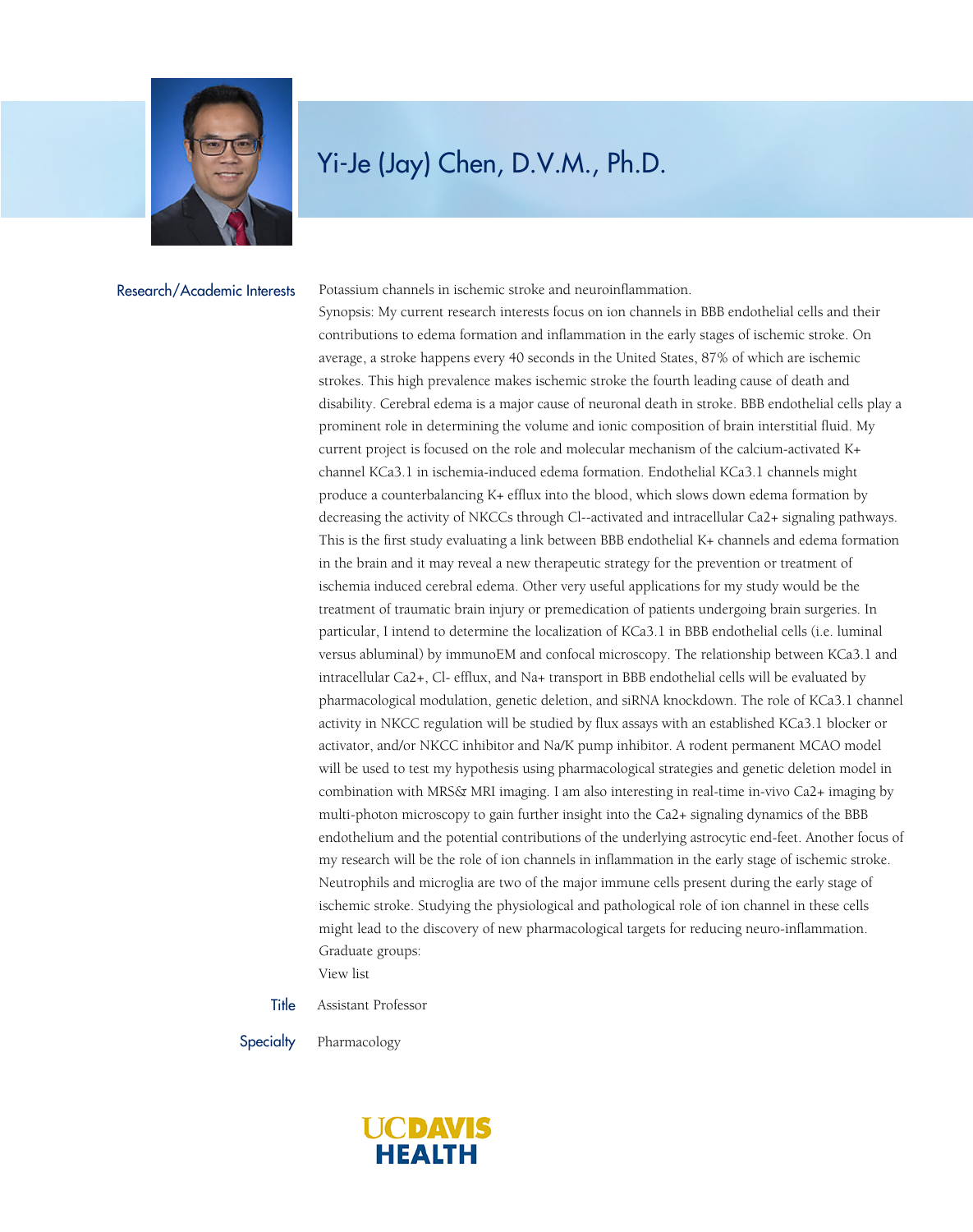

## Yi-Je (Jay) Chen, D.V.M., Ph.D.

| Department                        | Pharmacology                                                                                                                                                                                                                                                                                                                                                                       |
|-----------------------------------|------------------------------------------------------------------------------------------------------------------------------------------------------------------------------------------------------------------------------------------------------------------------------------------------------------------------------------------------------------------------------------|
| Address/Phone                     | Genome and Biomedical Sciences Building, Genome & Biomedical Sciences Facility, 451 Health<br>Sciences Drive Suite 3503 Davis, CA 95616<br>Phone: 530-752-3200                                                                                                                                                                                                                     |
| <b>Additional Phone</b>           | Phone: 530-752-8648                                                                                                                                                                                                                                                                                                                                                                |
| Email                             | ijchen@ucdavis.edu                                                                                                                                                                                                                                                                                                                                                                 |
| Education                         | M.S., D.V.M., National University, Taiwan<br>Ph.D., UC Davis, Davis CA                                                                                                                                                                                                                                                                                                             |
| <b>Select Recent Publications</b> | Chen YJ, Wallace BK, Yuen N, Jenkins DP, Wulff H, O'Donnell ME, (2014) Blood Brain Barrier<br>KCa3.1 Channels: Role in Brain Na Uptake and Edema in Ischemic Stroke, In press by Stroke                                                                                                                                                                                            |
|                                   | Coleman N, Nguyen HM, Cao Z, Brown BM, Jenkins DP, Zolkowska D, Chen YJ, Tanaka BS,<br>Goldin AL, Rogawski MA, Pessah IN, Wulff H, (2014)The Riluzole Derivative 2-Amino-6-<br>trifluoromethylthio-benzothiazole (SKA-19), a Mixed KCa2 Activator and NaV Blocker, is a Potent<br>Novel Anticonvulsant. Neurotherapeutics, Sep 26. [Epub ahead of print] PubMed PMID:<br>25256961. |
|                                   | Raychaudhuri SK., Chen YJ, Wulff H., Raychaudhuri SP. (2014) Kv1.3 in psoriatic disease: PAP-1,<br>a small molecule inhibitor of Kv1.3 is effective in the SCID mouse psoriasis-xenograft model. J<br>Autoimmun. Aug 28. pii: S0896-8411(14)00116-4. PMID: 25175978                                                                                                                |
|                                   | Jian Z, Han H, Zhang T, Puglisi J, Izu LT, Shaw JA, Onofiok E, Erickson JR, Chen YJ, Horvath B,<br>Shimkunas R, Pan T, Chan J, Banyasz T, Chiamvimonvat N, Bers DM, Lam K, Izu YC (2014).<br>Mechano-chemotransduction via local nitric oxide signaling during cardiac contraction. Sci Signal.<br>Mar 18;7(317):ra27. PMID: 24643800                                              |

Chen YJ, Lam J, Schrepfer S, Wulff H.(2013) The Ca2+-activated K+ Channel KCa3.1 as a potential new target for the prevention of allograft vasculopathy. PLoS One. Nov 29;8(11):e81006. PMID: